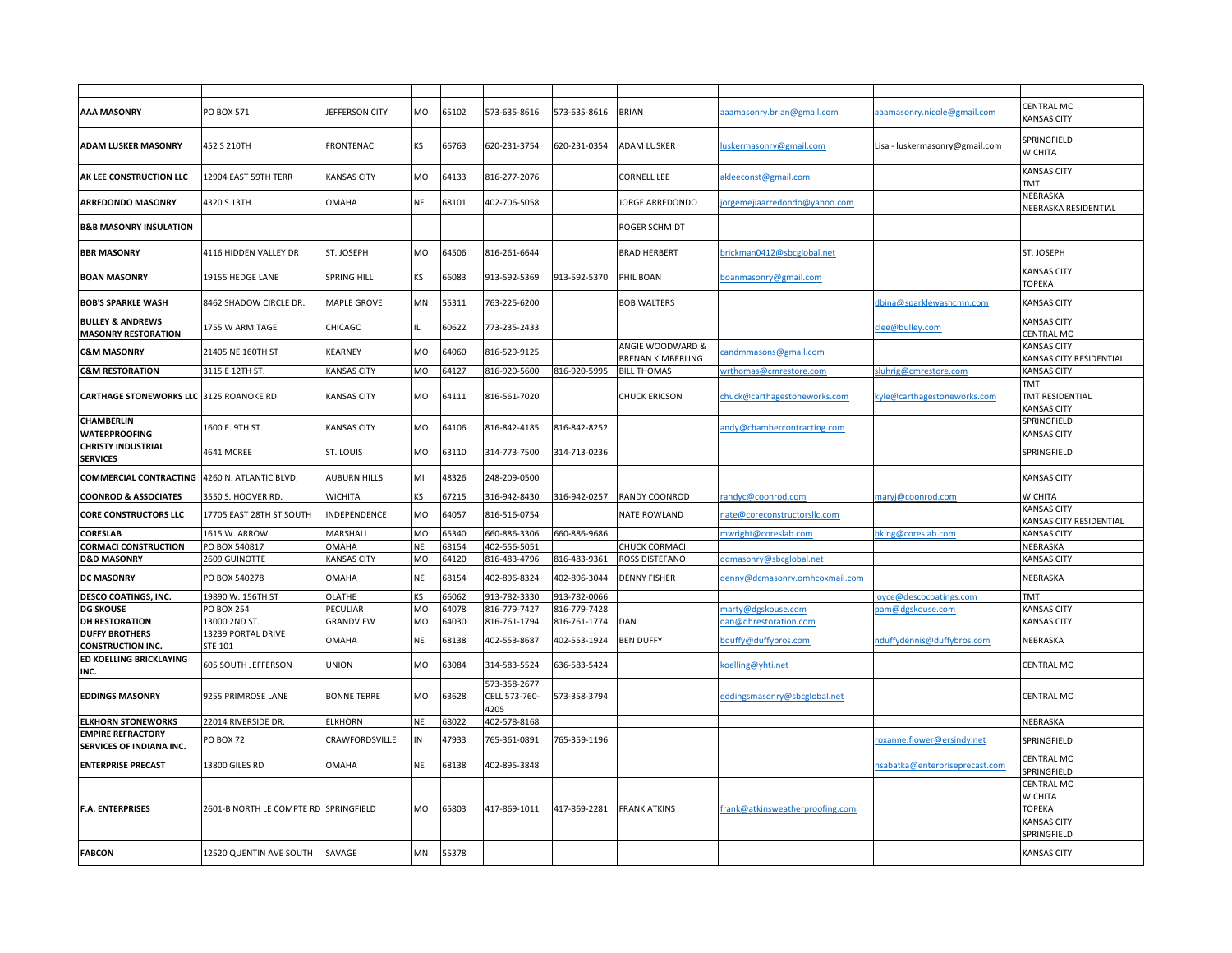| <b>FERRIS KIMBALL</b>                                                | 6900 FOXRIDGE DR                        | <b>MISSION</b>          | <b>KS</b>       | 66202          | 913-281-3022                 |              | <b>MARK STUERMAN</b>    |                                                         | sctfkimballco@sbcglobal.net                            | <b>KANSAS CITY</b>                                   |
|----------------------------------------------------------------------|-----------------------------------------|-------------------------|-----------------|----------------|------------------------------|--------------|-------------------------|---------------------------------------------------------|--------------------------------------------------------|------------------------------------------------------|
| <b>FLYNNE GROUP OF</b><br><b>COMPANIES</b>                           | 8601 E US HIGHWAY 40                    | <b>KANSAS CITY</b>      | MO              | 64129          | 816-874-4500                 |              |                         | lonny.mills@flynncompanies.com                          |                                                        | <b>KANSAS CITY</b>                                   |
| <b>GATEWAY INSULATION</b>                                            | 12901 ST. CHARLES ROCK RD.              | <b>BRIDGETON</b>        | <b>MO</b>       | 53044          | 314-422-8030                 |              |                         |                                                         |                                                        | <b>KANSAS CITY</b>                                   |
| <b>GATEWAY WATERPROOFING</b>                                         | 7001 MICHIGAN AVE                       | <b>ST.LOUIS</b>         | MO              | 63111          | 314-352-9500                 |              |                         |                                                         |                                                        | CENTRAL MO                                           |
| <b>GEORGE MCDONNELL &amp;</b><br>SONS INC.                           | 2917 N LINDBERGH BLVD.                  | <b>ST.LOUIS</b>         | MO              | 63074          | 314-739-0468                 |              |                         |                                                         |                                                        | <b>KANSAS CITY</b>                                   |
| <b>GILLISPIE &amp; POWERS INC.</b>                                   | 9550 TRUE DR                            | ST. LOUIS               | <b>MO</b>       | 63132          | 314-423-9460                 | 314-428-4431 | <b>DAVID SCHENATO</b>   | dschenato@gillespiepowers.com                           |                                                        | SPRINGFIELD                                          |
| <b>GRANT BRICKLAYING</b>                                             | 777 RUDER RD.                           | <b>FENTON</b>           | MO              | 63026          | 636-343-0170                 | 636-343-0171 | <b>BRIAN GRANT</b>      | brian@grantcontracting.com                              |                                                        | CENTRAL MO<br>SPRINGFIELD                            |
| <b>GUY NIELSON COMPANY</b><br>INDUSTRIAL DIVISION INC.               | PO BOX 2029                             | POCATELLO               | ID              | 83206          | 208-233-2693                 |              |                         |                                                         | vcampbell@guynielson.com                               | CENTRAL MO<br>SPRINGFIELD<br>NEBRASKA<br>KANSAS CITY |
| <b>HARD ROCK INVESTMENTS</b>                                         | 44038 PHOENIX DR                        | STERLING HEIGHTS        | MI              | 48314          | 586-532-7763                 |              | STEVE AMODEO            |                                                         |                                                        | CENTRAL MO                                           |
| <b>HARTMAN MASONRY</b>                                               | 204 NORTH 8TH                           | COUNCIL GROVE           | KS              | 66846          | 620-767-5286                 | 620-506-4565 | <b>VICKI HARTMAN</b>    | hartman@tctelco.net                                     |                                                        | <b>TOPEKA</b><br><b>KANSAS CITY</b>                  |
| HEITKAMP MASONRY INC.                                                | 16129 WESTWOODS<br><b>BUSINESS PARK</b> | <b>ELLISVILLE</b>       | <b>MO</b>       | 63021          | 636-230-5973                 | 636-230-0965 |                         |                                                         | dgrass@heitkampmasonry.com                             | CENTRAL MO<br><b>KANSAS CITY</b><br>SPRINGFIELD      |
| <b>HENRY F. TEICHMANN INC</b>                                        | 3009 WASHINGTON RD                      | <b>MCMURRAY</b>         | PA              | 15317          | 724-941-9550                 |              |                         |                                                         |                                                        | <b>KANSAS CITY</b>                                   |
| <b>HOLTMAN MASONRY</b>                                               | 26824 IVORY RD                          | MARYVILLE               | MO              | 64468          | 660-562-3260                 | 660-526-3260 | RANDY HOLTMAN           | rsholtman@ebarqmail.com                                 |                                                        | ST. JOSEPH<br>ST. JOSEPH RESIDENTIAL                 |
| <b>INSTALL SOLUTIONS</b><br><b>INTERNATIONAL</b>                     | 1600 GENESSE STE. 608                   | <b>KANSAS CITY</b>      | <b>MO</b>       | 64102          | 816-569-4300                 |              |                         | claes@installsolutionskc.com                            |                                                        | TMT                                                  |
| <b>INTERIOR CONSTRUCTION</b><br><b>SERVICES</b>                      | 2930 MARKET ST.                         | ST. LOUIS               | <b>MO</b>       | 63103          | 314-534-6664                 | 314-534-6663 |                         |                                                         |                                                        | CENTRAL MO                                           |
| <b>INTREPID STONE</b>                                                | 1848 INDUSTRIAL BLVD.                   | <b>HARVEY</b>           | LA              | 70058          | 504-348-2861                 |              | <b>SCOTT SLIMP</b>      | sslimp@intrepidstone.com                                |                                                        | <b>TOPEKA</b><br><b>KANSAS CITY</b><br><b>TMT</b>    |
| <b>J&amp;D MASONRY</b>                                               | 42260 258TH ST                          | ALEXANDRIA              | <b>SD</b>       | 57311          | 605-239-4452                 | 605-239-4707 |                         |                                                         | bruscher@mitchelltelecom.net                           | NEBRASKA                                             |
| <b>JAHNSEN MASONRY</b><br><b>CONTRACTORS INC.</b>                    | PO BOX 379                              | CEDAR HILL              | MO              | 63013          | 636-274-3352                 | 636-285-0702 |                         | ohn@jahnsenmasonry.com                                  | carol@jahnsenmasonry.com                               | CENTRAL MO                                           |
| <b>JAMES STAAT TUCKPOINTING</b><br>INC.                              | 8177 GRAVOIS RD.                        | ST. LOUIS               | <b>MO</b>       | 63123-<br>1722 | 636-349-0669                 | 636-349-0671 |                         | im@staatinc.com                                         |                                                        | <b>CENTRAL MO</b><br>ST. JOSEPH                      |
| <b>JDS MASONRY</b>                                                   | PO BOX 2055                             | <b>ST. CHARLES</b>      | MO              | 63302          | 636-949-0179                 | 636-949-0242 |                         |                                                         |                                                        | CENTRAL MO<br>SPRINGFIELD                            |
| JE DUNN CONSTRUCTION                                                 | 1001 LOCUST ST.                         | <b>KANSAS CITY</b>      | MO              | 64106          | 816-474-8600                 | 816-460-2787 |                         |                                                         |                                                        | <b>KANSAS CITY</b>                                   |
| <b>JERRY BENNET MASONRY</b>                                          | 2441 N LECOMPTE RD                      | SPRINGFIELD             | MO              | 55803          | 417-864-5355                 | 417-866-1201 |                         | hb@bennettmasonry.com                                   |                                                        | CENTRAL MO<br>SPRINGFIELD                            |
| <b>JOHN SMITH MASONRY</b>                                            | 9200 GREEN RARK RD                      | ST.LOUIS                | MO              | 63123          | 314-894-9500                 |              |                         |                                                         | edsmith@smithmasonry.com                               | SPRINGFIELD<br>CENTRAL MO                            |
| JT THORPE & SON                                                      | 9200 WEST 191ST ST                      | MOKENA                  |                 | 60448          | 636-376-0400                 | 636-376-3859 |                         |                                                         | iml@jtthorpe.com                                       | SPRINGFIELD                                          |
| <b>JUSPATTON</b>                                                     | 13406 HOLMES RD                         | <b>KANSAS CITY</b>      | MO              | 64145          | 816-912-2265                 | 816-912-2295 | <b>TONY DE NEGRI</b>    | onyd@juspatton                                          |                                                        | <b>KANSAS CITY</b>                                   |
| KEHM CONTRACTORS INC.<br><b>KENNETH E. FOESTE</b>                    | 1446 S 13TH ST<br>347 COUNTY RD 649     | OMAHA<br>CAPE GERARDEAU | <b>NE</b><br>MO | 68108<br>63701 | 402-341-6177<br>573-334-0172 | 402-341-1768 | SHAWN KOLTERMAN         | shawn@kehmcontractors.com                               | scott@kehmcontractors.com<br>tabitha@foestemasonry.com | NEBRASKA<br>SPRINGFIELD                              |
| <b>MASONRY INC.</b>                                                  |                                         |                         |                 |                |                              |              |                         |                                                         |                                                        |                                                      |
| KIMBERLIN MASONRY, LLC                                               | PO BOX 66090                            | WATHENA                 | <b>KS</b>       | 66099          | 816-261-9634                 |              | <b>TRAVIS KIMBERLIN</b> | ravdaddy831@hotmail.com                                 |                                                        | ST. JOSEPH                                           |
| <b>KOTAS ENTERPRISES LLC</b><br><b>L HERBERT CONSTRUCTION</b><br>LLC | 8334 IZARD ST.<br>10888 COUNTY RD 147   | OMAHA<br>ROSENDALE      | NE<br>MO        | 68114<br>64483 | 402-319-5239<br>816-294-5772 |              | LANDON HERBERT          | :otasenterprisesllc@gmail.com<br>andonbrick@hotmail.com |                                                        | NEBRAKSA<br>ST. JOSEPH                               |
| <b>LAMPKIN MASONRY INC.</b>                                          | 7 LAMPKIN LN.                           | HERMANN                 | MO              | 55041          | 573-236-4655                 |              |                         | ampkinmasonryinc@gmail.com                              |                                                        | <b>CENTRAL MO</b>                                    |
| <b>LARKIN CONTRACTING</b>                                            | PO BOX 167                              | <b>BUCKNER</b>          | <b>MO</b>       | 64016          | 816-650-2212                 | 816-650-3874 |                         | estimating@larkincontractingllc.com                     | dana@larkincontractingllc.com                          | <b>KANSAS CITY</b>                                   |
| LES COLLINS PLASTERING                                               |                                         |                         |                 |                |                              |              |                         |                                                         |                                                        | ST. JOSEPH                                           |
| LIFT, INC.                                                           | PO BOX 2432                             | <b>KANSAS CITY</b>      | <b>KS</b>       | 66110          | 913-287-4343                 | 913-287-8452 |                         |                                                         |                                                        | <b>KANSAS CITY</b><br><b>TOPEKA</b>                  |
| <b>MARK 1 RESTORATION</b>                                            | 1021 MARYLAND AVE.                      | DOLTON                  |                 | 60419          | 708-849-8246                 | 708-849-6861 | <b>MARK SNEDDEN</b>     | snedden@mark1masonry.com                                |                                                        | NEBRASKA<br><b>CENTRAL MO</b>                        |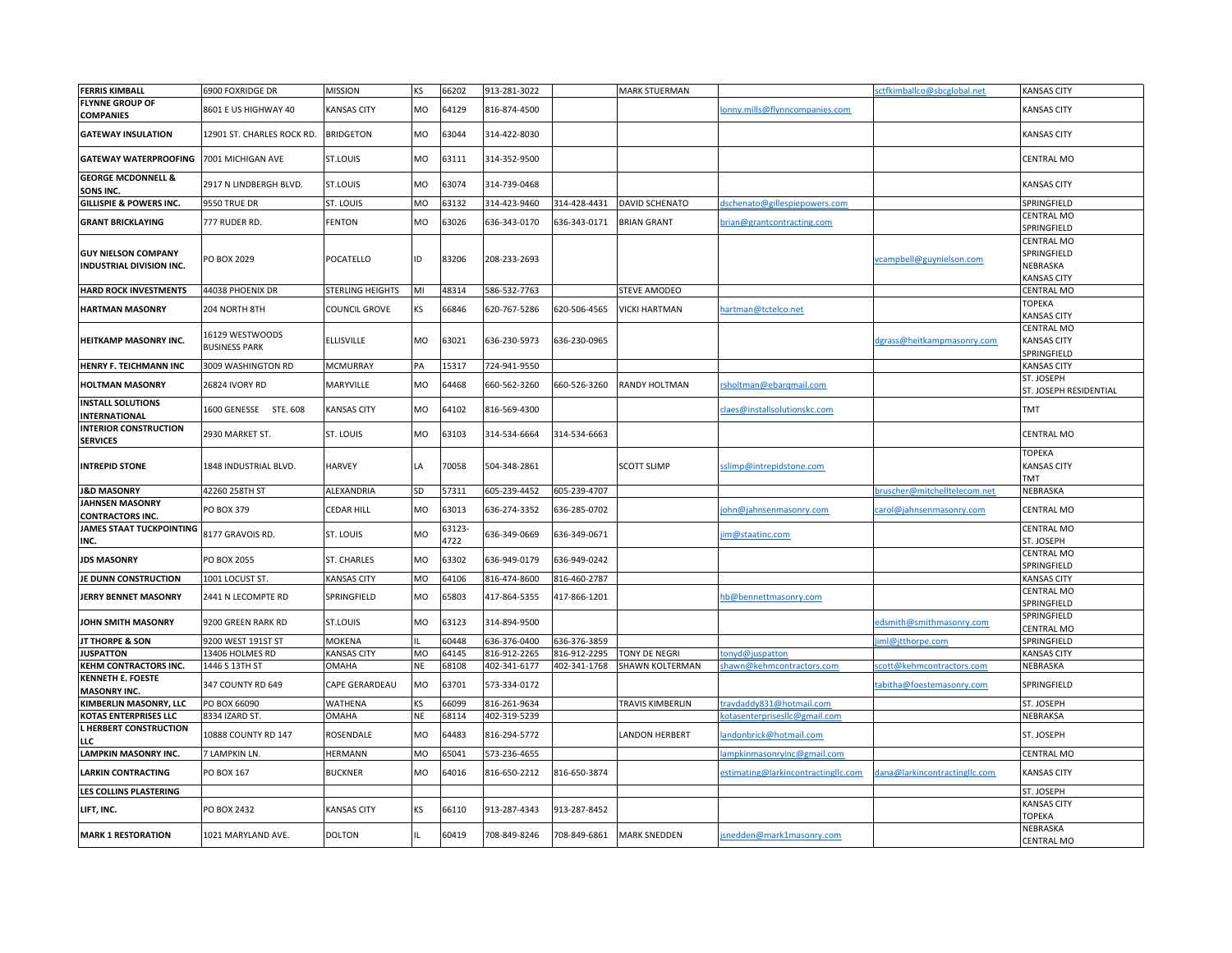| <b>MASON'S MASONRY</b><br><b>RESTORATION INC.</b>   | PO BOX 9                         | <b>BROWNSTOWN</b>       |           | 62418 | 618-427-3729 |              |                         |                                | nmrinc@gmail.com               | <b>CENTRAL MO</b><br>SPRINGFIELD                                     |
|-----------------------------------------------------|----------------------------------|-------------------------|-----------|-------|--------------|--------------|-------------------------|--------------------------------|--------------------------------|----------------------------------------------------------------------|
| <b>MASSEY CONSTRUCTION</b>                          | 10938 CEDARBERRY PL              | ST.LOUIS                | MO        | 63123 | 314-486-3300 |              |                         |                                |                                | <b>KANSAS CITY</b>                                                   |
| MAV MASONRY INC.                                    | 10873 BEE HOLLOW RD.             | <b>MARISSA</b>          |           | 62257 | 618-768-4519 |              | <b>MARK VASQUEZ</b>     |                                | nav@egyptian.net               | <b>CENTRAL MO</b>                                                    |
| <b>MCGILL RESTORATION</b>                           | 2821 GREBE ST.                   | OMAHA                   | <b>NE</b> | 68112 | 402-558-2230 | 402-558-2230 | <b>TIM MCGILL</b>       | tfmcgill@mcgillrestoration.com | fmcgill@mcgillrestoration.com  | NEBRASKA                                                             |
| <b>MCGLADE MASONRY</b>                              | PO BOX 395                       | ST. JOSEPH              | MO        | 64052 | 816-383-0271 | 816-3643466  | <b>KEVIN MCGLADE</b>    | cmcglade@stjoelive.com         |                                | <b>KANSAS CITY</b><br>ST. JOSEPH                                     |
| <b>METRO TILE</b>                                   | 10577 WIDMER                     | LENEXA                  | KS        | 66215 | 913-381-7770 | 913-381-7778 | <b>KEVIN COFFMAN</b>    | coffman@metrotilekc.com        |                                | TMT                                                                  |
| MID-AMERICA CONCRETE<br><b>SURFACING</b>            | STE.<br>833 LEMANS LANE<br>230   | <b>EE'S SUMMIT</b>      | MO        | 64082 | 816-600-4419 |              |                         |                                | zizza@rustyspur.com            | TMT                                                                  |
| MID-AMERICAN TILE<br><b>CONTRACTORS</b>             | 12722 NE O'CONNELL RD            | CAMERON                 | МO        | 64429 | 816-812-1022 |              |                         |                                | nidamericantile@centurytel.net | <b>TMT</b>                                                           |
| <b>MIDLAND MARBLE &amp;</b><br><b>GRANITE</b>       | 2077 NE RICE RD                  | LEE'S SUMMIT            | MO        | 64064 | 816-257-2000 | 816-257-5333 | <b>BRYAN CATON</b>      | bryan@midlandmarble.com        | rudy@midlandmarble.com         | TMT<br>TMT RESIDENTIAL                                               |
| <b>MISSOURI TERRAZZO</b>                            | 726 N. EUCLID                    | ST. LOUIS               | <b>MO</b> | 63108 | 314-361-8090 |              |                         |                                |                                | <b>TMT</b>                                                           |
| <b>NATIONAL ACID PROOFING</b>                       | 7735 W 112TH PLACE               | PALOS HILLS             |           | 60465 | 708-974-2500 | 708-974-2503 |                         |                                | aura@nationalacidproofing.com  | <b>KANSAS CITY</b><br>SPRINGFIELD                                    |
| <b>NATIONAL RESTORATION</b>                         | 2545 WAMSLEY RD                  | <b>OSBORN</b>           | MO        | 64474 | 816-449-5243 |              |                         |                                |                                | <b>KANSAS CITY</b><br>ST. JOSEPH                                     |
| PEACOCK MASONRY INC.                                | 54275 221ST                      | <b>GLENWOOD</b>         |           | 51534 | 712-527-4161 |              | MARCIA PEACOCK          | eacockmasonry@q.com            |                                | NEBRASKA                                                             |
| <b>PLICBRICO</b>                                    | 2815 NORTH 11ST                  | OMAHA                   | <b>NE</b> | 68110 | 402-345-3223 |              |                         |                                | hendry@plibrico.com            | NEBRASKA                                                             |
| PRO CONSTRUCTION<br><b>SERVICES</b>                 |                                  |                         |           |       |              |              |                         |                                |                                |                                                                      |
| <b>QUALITY RESTORATION &amp;</b><br><b>SEALANTS</b> | 1065 FOREST                      | MARYSVILLE              | МO        | 64468 | 816-261-2839 |              | <b>DENNIS BUCKLES</b>   | qualitysealantsdb@yahoo.com    |                                | <b>KANSAS CITY</b><br>ST. JOSEPH                                     |
| <b>R&amp;K DANKENBRING</b>                          | 903 ANN AVE                      | WAVERLY                 | MO        | 64096 | 660-460-0911 | 660-493-2118 | <b>KIRK DANKENBRING</b> | dirkdankenbring@yahoo.com      |                                | <b>KANSAS CITY</b>                                                   |
| <b>REALM CONSTRUCTION</b><br><b>SERVICES</b>        | PO BOX 1236                      | <b>BLUE SPRINGS</b>     | MO        | 64013 | 816-229-6620 | 816-229-0053 |                         |                                | uliem@realmconstructioninc.com | <b>KANSAS CITY</b><br>ГОРЕКА                                         |
| <b>RENZ RESTORATION</b>                             | 4912 NW WAUKOMIS DR.             | <b>NORTHMOOR</b>        | MO        | 64151 | 816-878-3435 |              | <b>KEVIN RENZ</b>       | evin@renzrestoration.com       | amy@renzrestoration.com        | <b>KANSAS CITY</b>                                                   |
| RICK WOOD CONSTRUCTION                              | 203 W 20TH ST<br>APT.            | HIGGINSVILLE            | MO        | 64037 | 660-584-7926 | 660-584-2606 | <b>RICK WOOD</b>        | rawbrick@ctcis.net             |                                | <b>KANSAS CITY</b><br>KANSAS CITY RESIDENTIAL                        |
| <b>ROBERT TREUNER MASONRY 29220 MCCORMICK RD</b>    |                                  | SEDALIA                 | <b>MO</b> | 65301 | 660-827-1474 |              | <b>ANDREW TREUNER</b>   | artm09@wildblue.net            |                                | SPRINGFIELD<br><b>KANSAS CITY</b><br>CENTRAL MO                      |
| <b>S&amp;W WATERPROOFING</b>                        | 14115 W 101ST ST                 | LENEXA                  | ΚS        | 66215 | 913-276-5300 | 913-5310     |                         |                                |                                | <b>KANSAS CITY</b>                                                   |
|                                                     |                                  |                         |           |       |              |              |                         |                                |                                | <b>OMAHA TMT</b>                                                     |
| <b>SCHLEIS FLOOR COVERING</b>                       | 998 GLORY RD                     | <b>GREEN BAY</b>        | WI        | 54304 |              |              |                         |                                |                                | TMT                                                                  |
| <b>SCHWERDTFAGER MASONRY</b>                        | 223 E. COLLEGE AVE               | <b>INCOLN</b>           | <b>KS</b> | 67455 | 785-531-2438 |              |                         | tschwerdtfager@yahoo.com       |                                | <b>TOPEKA</b>                                                        |
| <b>SDS BUILDERS</b>                                 | 1256 S BARNES                    | SPRINGFIELD             | MO        | 65804 | 417-881-4820 | 417-881-8317 |                         |                                | mhalter@dewitt-associates.com  | SPRINGFIELD<br>SPRINGFIELD LIGHT<br>COMMERCIAL CENTRAL MO            |
| <b>SEEDORF MASONRY</b>                              | 408 WEST MISSION ST              | <b>STRAWBERRY POINT</b> | IA        | 52076 | 563-933-2297 |              |                         | mackling.brian@seedorff.com    |                                | NEBRASKA                                                             |
| <b>STAAT INC.</b>                                   | 8177 GRAVOIS RD.                 | ST.LOUIS                | <b>MO</b> | 63123 | 314-743-0669 | 314-743-0671 |                         |                                | sara@staatinc.com              | ST. JOSEPH<br><b>CENTRAL MO</b><br><b>KANSAS CITY</b><br>SPRINGFIELD |
| STUTTE TILE CO.                                     | 9807 TESSON CREEK ESTATES<br>DR. | ST. LOUIS               | <b>MO</b> | 63123 | 314-757-6084 |              |                         | jastutte@stuttetile.net        |                                | TMT                                                                  |
| <b>TEAM INDUSTRIAL SERVICES</b>                     | 7880 RAINWOOD DR                 | OMAHA                   | <b>NE</b> | 68122 | 402-572-5399 |              |                         |                                |                                | <b>KANSAS CITY</b>                                                   |
| <b>THORNTON MASONRY</b>                             | 431 PINE GROVE RD                | MARSHFIELD              | MO        | 65706 | 417-840-6303 |              | <b>TYLER THORNTON</b>   | tyler7576@gmail.com            |                                | SPRINGFIELD<br>SPRINGFIELD LIGHT<br>COMMERCIAL<br><b>KANSAS CITY</b> |
| <b>TRIO MASONRY</b>                                 | 201 E MAIN                       | GREENWOOD               | MO        | 64034 | 816-537-6868 | 816-537-6569 | <b>BILL OSBORNE</b>     | wosborne@triomasonry.com       |                                | <b>CENTRAL MO</b><br>SPRINGFIELD                                     |
| <b>VICTOR CHARLES TILE</b><br><b>CONTRACTING</b>    | 39 SE 222ND ST                   | PLATTSBURG              | МO        | 64477 | 816-592-1217 |              |                         |                                | vctc@protonmail.com            | TMT                                                                  |